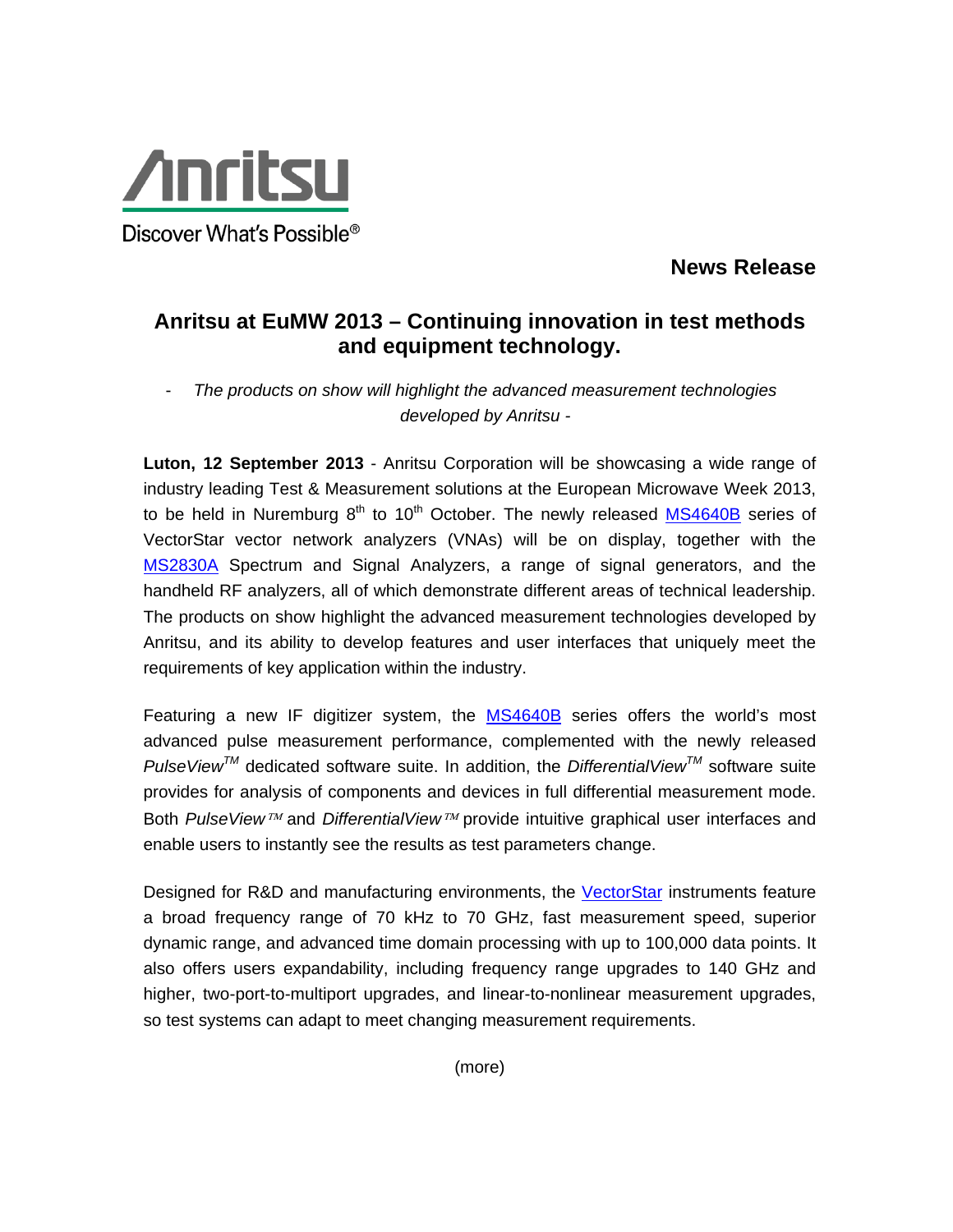World leading technology innovation in the area of broadband millimeter measurements will be shown with the ME7838A Vector Measurement System. This unique technology from Anritsu is enabling significant new advances in measurement techniques due to the compact size, high performance and unique architecture of the new measurement modules, and is able to demonstrate power-controlled 2-port measurements up to 140 GHz.

Also on display will be the MS2830A Signal Analyzers. The best performing signal analyzer in its class, the MS2830A supports high-level measurement speeds and high RF performance at low cost to help raise R&D efficiency and productivity. The MS2830A analyzer has swept spectrum analysis, FFT signal analysis, and a precision digitizer function as standard. Offering a best-in-class level accuracy of  $\pm 0.5$  dB across a 6 GHz span using innovative leveling and compensation techniques, the MS2830A is accurate enough for the most demanding R&D environments and fast enough for the factory floor.

The *Spectrum MasterTM* MS2720T portable spectrum analyzer range features many innovative features, with advanced touch screen user interfaces, embedded mapping and interference-analysis features, and the most advanced receiver performance that gives the industry's best technical specifications.

The *PIM MasterTM* MW82119A Passive Inter Modulation (PIM) analyzer is the world's first high power battery operated field PIM tester, featuring the unique "Distance-to-PIM" (DTP capability that provides the most accurate method to locate sources of PIM at a cell site.

These lightweight, easy-to-operate, durable "Master" series of analyzers are the instruments of choice for engineers and technicians responsible for the deployment, installation, and maintenance of wireless networks.

####